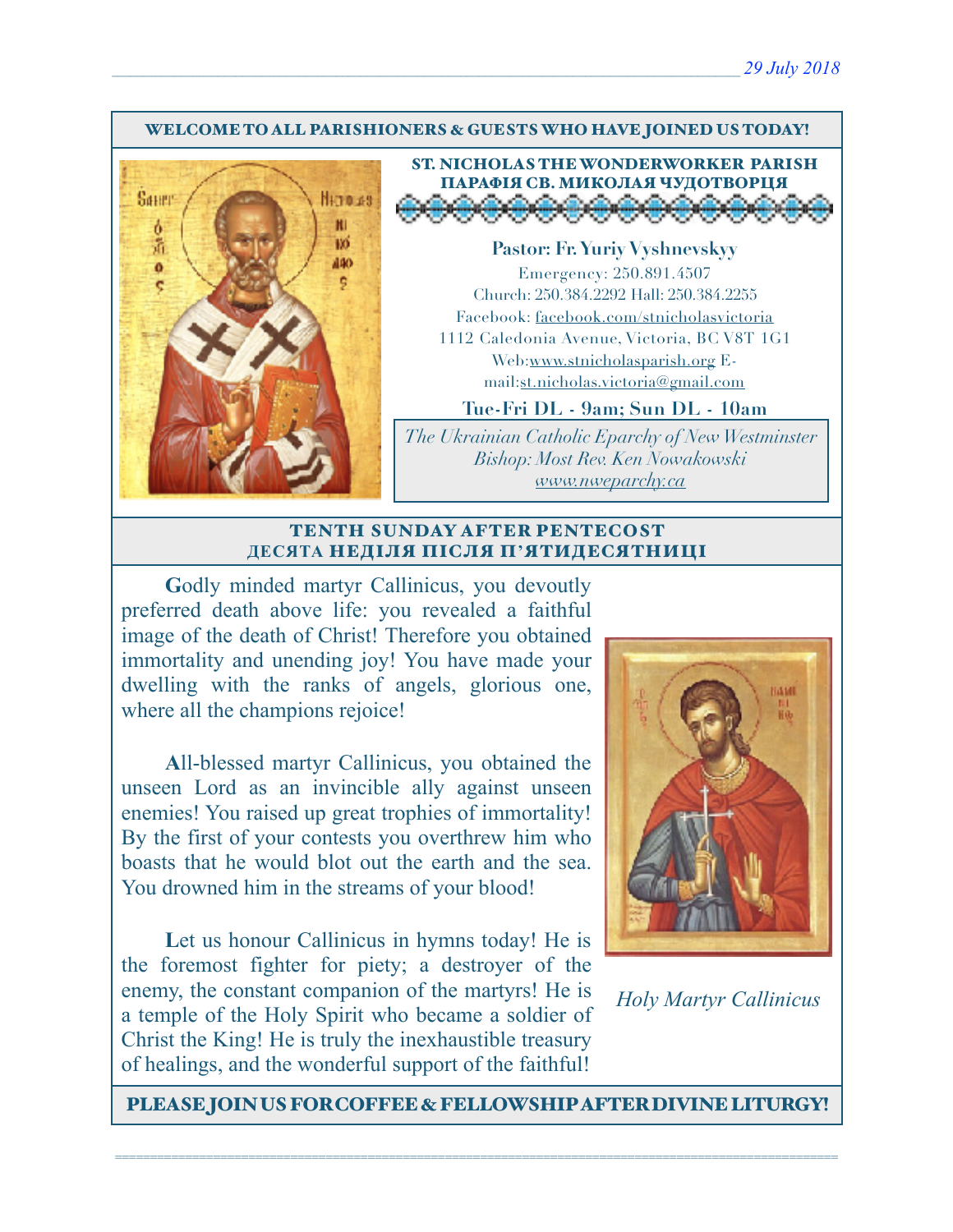| <b>SUNDAY HYMNS</b>                                                                                                                                                                                                                                                                                                                                                                                                                                                                                                                                                                                                                                                                                                                                                                                                                                                                                                                                                                                                                                                                                                                                                                                                                                                                                                                                                         |                     |                                                                         |                                                                       |                          |          |  |
|-----------------------------------------------------------------------------------------------------------------------------------------------------------------------------------------------------------------------------------------------------------------------------------------------------------------------------------------------------------------------------------------------------------------------------------------------------------------------------------------------------------------------------------------------------------------------------------------------------------------------------------------------------------------------------------------------------------------------------------------------------------------------------------------------------------------------------------------------------------------------------------------------------------------------------------------------------------------------------------------------------------------------------------------------------------------------------------------------------------------------------------------------------------------------------------------------------------------------------------------------------------------------------------------------------------------------------------------------------------------------------|---------------------|-------------------------------------------------------------------------|-----------------------------------------------------------------------|--------------------------|----------|--|
| <b>OPENING HYMN</b>                                                                                                                                                                                                                                                                                                                                                                                                                                                                                                                                                                                                                                                                                                                                                                                                                                                                                                                                                                                                                                                                                                                                                                                                                                                                                                                                                         |                     | Увійди Єрею / Come My Friends pg. 238-239                               |                                                                       |                          |          |  |
| <b>COMMUNION HYMN</b>                                                                                                                                                                                                                                                                                                                                                                                                                                                                                                                                                                                                                                                                                                                                                                                                                                                                                                                                                                                                                                                                                                                                                                                                                                                                                                                                                       |                     | Витай Між Нами / With Solemn Greeting. pg. 244-245                      |                                                                       |                          |          |  |
| <b>CLOSING HYMN</b>                                                                                                                                                                                                                                                                                                                                                                                                                                                                                                                                                                                                                                                                                                                                                                                                                                                                                                                                                                                                                                                                                                                                                                                                                                                                                                                                                         |                     |                                                                         | Як Славен / How Glorious is Our God in Sion - (Anthology pg. 962-963) |                          |          |  |
| Please join us today in singing our Sunday hymns!                                                                                                                                                                                                                                                                                                                                                                                                                                                                                                                                                                                                                                                                                                                                                                                                                                                                                                                                                                                                                                                                                                                                                                                                                                                                                                                           |                     |                                                                         |                                                                       |                          |          |  |
| <b>SUNDAY &amp; DAILY SCHEDULE</b>                                                                                                                                                                                                                                                                                                                                                                                                                                                                                                                                                                                                                                                                                                                                                                                                                                                                                                                                                                                                                                                                                                                                                                                                                                                                                                                                          |                     |                                                                         |                                                                       |                          |          |  |
| <b>SUNDAY, July 29</b>                                                                                                                                                                                                                                                                                                                                                                                                                                                                                                                                                                                                                                                                                                                                                                                                                                                                                                                                                                                                                                                                                                                                                                                                                                                                                                                                                      |                     | Divine Liturgy - for the Parishioners of St Nicholas Parish             |                                                                       |                          | 10:00 AM |  |
| MONDAY, July 30                                                                                                                                                                                                                                                                                                                                                                                                                                                                                                                                                                                                                                                                                                                                                                                                                                                                                                                                                                                                                                                                                                                                                                                                                                                                                                                                                             |                     |                                                                         |                                                                       | <b>NO SERVICESS</b>      |          |  |
| TUESDAY, July 31                                                                                                                                                                                                                                                                                                                                                                                                                                                                                                                                                                                                                                                                                                                                                                                                                                                                                                                                                                                                                                                                                                                                                                                                                                                                                                                                                            |                     |                                                                         |                                                                       | <b>NO SERVICESS</b>      |          |  |
| <b>WEDNESDAY, August 1</b><br><b>NO SERVICESS</b>                                                                                                                                                                                                                                                                                                                                                                                                                                                                                                                                                                                                                                                                                                                                                                                                                                                                                                                                                                                                                                                                                                                                                                                                                                                                                                                           |                     |                                                                         |                                                                       |                          |          |  |
| <b>THURSDAY, August 2</b><br><b>NO SERVICESS</b>                                                                                                                                                                                                                                                                                                                                                                                                                                                                                                                                                                                                                                                                                                                                                                                                                                                                                                                                                                                                                                                                                                                                                                                                                                                                                                                            |                     |                                                                         |                                                                       |                          |          |  |
| FRIDAY, August 3                                                                                                                                                                                                                                                                                                                                                                                                                                                                                                                                                                                                                                                                                                                                                                                                                                                                                                                                                                                                                                                                                                                                                                                                                                                                                                                                                            | <b>NO SERVICESS</b> |                                                                         |                                                                       |                          |          |  |
| <b>SATURDAY, August 4</b>                                                                                                                                                                                                                                                                                                                                                                                                                                                                                                                                                                                                                                                                                                                                                                                                                                                                                                                                                                                                                                                                                                                                                                                                                                                                                                                                                   |                     |                                                                         | <b>NO SERVICESS</b>                                                   |                          |          |  |
| <b>SUNDAY, August 5</b>                                                                                                                                                                                                                                                                                                                                                                                                                                                                                                                                                                                                                                                                                                                                                                                                                                                                                                                                                                                                                                                                                                                                                                                                                                                                                                                                                     |                     | Divine Liturgy - for the Parishioners of St Nicholas Parish<br>10:00 AM |                                                                       |                          |          |  |
| Please Note: to request a Divine Liturgy for a special intention, please see Fr. Yuriy to arrange for it!                                                                                                                                                                                                                                                                                                                                                                                                                                                                                                                                                                                                                                                                                                                                                                                                                                                                                                                                                                                                                                                                                                                                                                                                                                                                   |                     |                                                                         |                                                                       |                          |          |  |
| <b>SUNDAY EPISTLE READERS</b>                                                                                                                                                                                                                                                                                                                                                                                                                                                                                                                                                                                                                                                                                                                                                                                                                                                                                                                                                                                                                                                                                                                                                                                                                                                                                                                                               |                     |                                                                         |                                                                       |                          |          |  |
| <b>DATE</b>                                                                                                                                                                                                                                                                                                                                                                                                                                                                                                                                                                                                                                                                                                                                                                                                                                                                                                                                                                                                                                                                                                                                                                                                                                                                                                                                                                 | <b>READING</b>      | <b>UKRAINIAN</b>                                                        |                                                                       | <b>ENGLISH</b>           |          |  |
| SUNDAY, July 29                                                                                                                                                                                                                                                                                                                                                                                                                                                                                                                                                                                                                                                                                                                                                                                                                                                                                                                                                                                                                                                                                                                                                                                                                                                                                                                                                             | 1 Cor. 4:9-16       |                                                                         | Andrij Pelekhatyi                                                     | <b>Caroline Smudy</b>    |          |  |
| <b>SUNDAY, August 5</b>                                                                                                                                                                                                                                                                                                                                                                                                                                                                                                                                                                                                                                                                                                                                                                                                                                                                                                                                                                                                                                                                                                                                                                                                                                                                                                                                                     | 1 Cor. 9:2-12       | Motria Koropecky                                                        |                                                                       | Rita Vanderven           |          |  |
| <b>SUNDAY, August 12</b>                                                                                                                                                                                                                                                                                                                                                                                                                                                                                                                                                                                                                                                                                                                                                                                                                                                                                                                                                                                                                                                                                                                                                                                                                                                                                                                                                    | 1 Cor. 15:1-11      | Yuliya Pelekhata                                                        |                                                                       | Darryl Huculak           |          |  |
| <b>SUNDAY, August 19</b>                                                                                                                                                                                                                                                                                                                                                                                                                                                                                                                                                                                                                                                                                                                                                                                                                                                                                                                                                                                                                                                                                                                                                                                                                                                                                                                                                    | 1 Cor. 16:13-24     | Dmytro Maksymiv                                                         |                                                                       | Graciela Spaciuk-Schwarz |          |  |
| Thank you, Epistle readers, for your service in proclaiming God's Word!                                                                                                                                                                                                                                                                                                                                                                                                                                                                                                                                                                                                                                                                                                                                                                                                                                                                                                                                                                                                                                                                                                                                                                                                                                                                                                     |                     |                                                                         |                                                                       |                          |          |  |
| <b>2018 PARISH COUNCIL EXECUTIVE</b>                                                                                                                                                                                                                                                                                                                                                                                                                                                                                                                                                                                                                                                                                                                                                                                                                                                                                                                                                                                                                                                                                                                                                                                                                                                                                                                                        |                     |                                                                         | PASTORAL MINISTRY & HOLY MYSTERIES                                    |                          |          |  |
| Alec Rossa - 250.472.3374 CONFESSIONS<br>$.1/2$ hour before Liturgy<br><b>CHAIRPERSON</b><br>SECRETARYRichard DeMerchant - 250.893.3484<br>BAPTISMSby appointment<br>MARRIAGESsix months notice should<br>FINANCIAL SECRETARYDavid Newberry - 250.598.8197<br>be given to the parish priest, and he should be<br>FUNDRAISING/HALL RENTALRobert Herchak - 250.386.7872<br>contacted before any other arrangements are made<br>MAINTENANCEMurray Chapman - 250.658.4769<br>FUNERALSby appointment<br>LITURGICAL COMMITTEEMotria Koropecky - 250.658.3051<br>MEMBER AT LARGECindy Lazaruk - 778.677.9072<br><b>Bequests &amp; Wills:</b> Leaving a bequeath is a process of giving a donation through your will. It is<br>simply a distribution from your estate to a charitable organization through your last will and testament. It<br>can be as small or as large a donation as you wish. It is important that you talk to your lawyer about the<br>process. In your kindness please remember St Nicholas the Wonderworker Ukrainian Catholic Church in<br>your bequeath and will. If anyone wishes to make such a bequeath in their will, the following clause may<br>be included or added to a will: "I give, devise, and bequeath to St Nicholas the Wonderworker Ukrainian<br>Catholic Parish - 1112 Caledonia Avenue, Victoria BC, V8T 1G1, the sum of \$ (or % of my |                     |                                                                         |                                                                       |                          |          |  |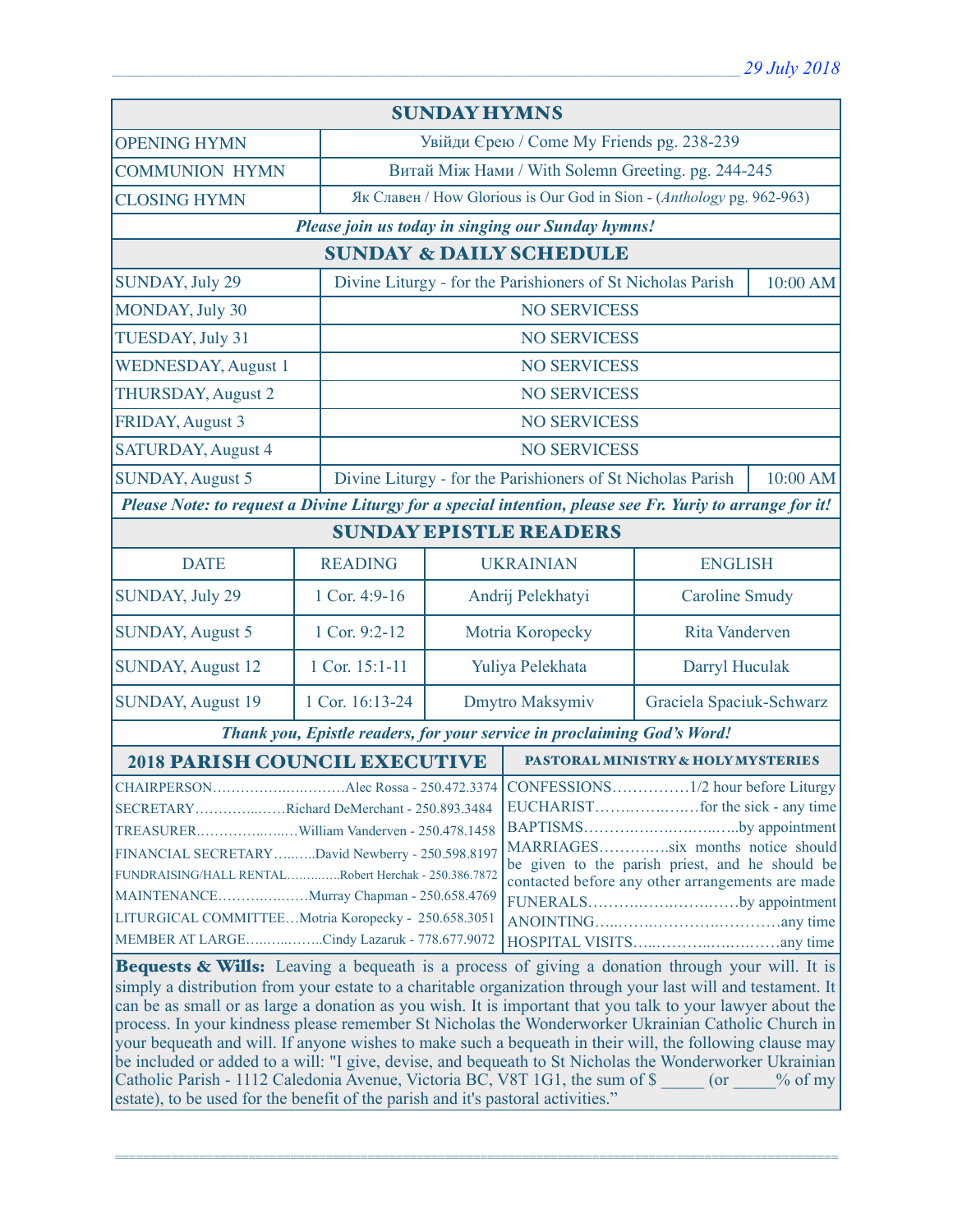# **Vibrant Parish Prayer**

**O** God, Creator of Heaven and Earth! Because of your indescribable love for us, you sent your Only-Begotten Son, Our Lord and Saviour, Jesus Christ - The Way, The Truth, and The Life and our Salvation. In His name, we turn to You. Strengthen our hearts and minds in Christian love and in unity of purpose as we strive to build a Vibrant Parish. Give us the grace to model our lives according to the Word of God. Instill in us the desire to pray and to celebrate the Holy Mysteries as one Christian Family in our Parish Community. Inspire us to follow Your great command to be a servant to the less fortunate among us! Grant this, O Lord, through the mercies and love for mankind of Your Only-Begotten Son with whom You are blessed, together with Your All-Holy, Good and Life-Giving Spirit, now and forever and ever. Amen!



# **St. Nicholas Parish**

**A Place To Encounter The Living Christ** Through the word, the Holy Mysteries & Prayer, Serving One's Neighbor, Leadership Fostering & Serving Unity and Missionary Spirit (His Beatitude Sviatoslav)



# **Молитва Живої Парафії**

**Г**осподи Ісусе Христе, Пастирю Добрий, як колись Ти пригорнув заблуканих овечок, щоб вони пізнали Твій голос і були Твоїм стадом, так і сьогодні глянь ласкаво з небесних висот на нашу парафію та зішли на неї Твого Святого Духа, щоб вона була місцем пізнання радості Доброї Новини. Скріплюй нас Твоєю присутністю та єднай нас кожночасно в молитві. Даруй нам духа служіння ближньому, щоб у нашій парафії кожний міг зустріти Тебе, милостивого Бога. Благослови наш духовний провід Твоєю мудрістю і дай, щоб ніхто з нас не шкодував ні часу, ні талантів, ні матеріальних дібр для розбудови Твого царства. Єднай нас у мирі та злагоді, щоб ми були Твоєю спільнотою любові. Всели в нас місійного духа, щоб ми стали тим світилом євангельського слова, молитви і добрих діл, що кличе кожного до участі в Божественному житті, щоб славилося, Спасе, Твоє Ім'я з безначальним Твоїм Отцем та пресвятим, благим і животворящим Твоїм Духом нині, і повсякчас, і на віки віків. Амінь.

# DIVINE LITURGY PROPERS

*The Divine Liturgy - An Anthology for Worship: Liturgy - pg. 270-318; propers - pg. 329 The Liturgy prescribed for today is that of St. John Chrysostom.* 

**Troparion, Tone 1:** Though the stone was sealed by the Judeans,\* and soldiers guarded Your most pure body,\* You arose, O Saviour, on the third day,\* and gave life to the world.\* And so the heavenly powers cried out to You, O Giver of Life:\* Glory to Your resurrection, O Christ!\* Glory to Your kingdom!\* Glory to Your saving plan,\* O only Lover of mankind.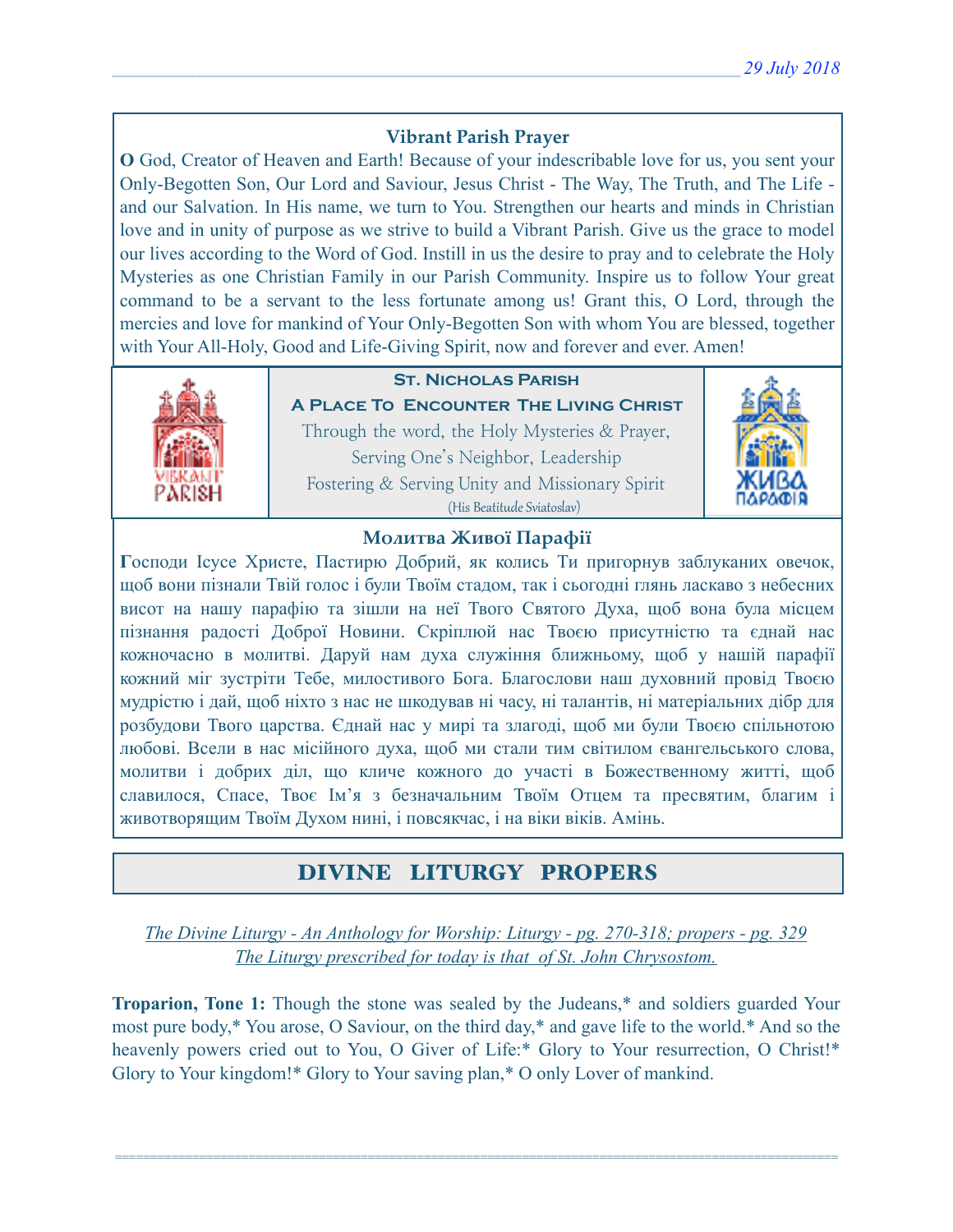**Glory: Kontakion, Tone 1:** You arose in glory from the tomb\* and with Yourself You raise the world.\* All humanity acclaims You as God.\* and death has vanished.\* Adam exults, O Master,\* and Eve, redeemed from bondage now, cries out for joy:\* "You are the One, O Christ, Who offer resurrection to all."

**Now: Theotokion, Tone 1:** When Gabriel uttered to you, O Virgin, his 'Rejoice!'\* at that sound the Master of all became flesh in you, the Holy Ark.\* As the just David said,\* you have become wider than the heavens carrying your Creator.\* Glory to Him Who dwelt in you!\* Glory to Him Who came forth from you!\* Glory to Him Who freed us through birth from you!

**Prokeimenon, Tone 1:** Let Your mercy, O Lord, be upon us, as we have hoped in You. *Verse:* Rejoice in the Lord, O you just; praise befits the righteous.

**Epistle - 1 Cor. 4:9-16 - A Reading from the 1st Letter of Saint Apostle Paul to Corinthians:**  Brothers and Sisters, God has exhibited us apostles as last of all, as though sentenced to death, because we have become a spectacle to the world, to angels and to mortals. We are fools for the sake of Christ, but you are wise in Christ. We are weak, but you are strong. You are held in honour, but we in disrepute. To the present hour we are hungry and thirsty, we are poorly clothed and beaten and homeless, and we grow weary from the work of our own hands. When reviled, we bless; when persecuted, we endure; when slandered, we speak kindly. We have become like the rubbish of the world, the dregs of all things, to this very day. I am not writing this to make you ashamed, but to admonish you as my beloved children. For though you might have ten thousand guardians in Christ, you do not have many fathers. Indeed, in Christ Jesus I became your father through the gospel. I appeal to you, then, be imitators of me.

**Alleluia, Tone 1:** *Verse:* God gives me vindication, and has subdued people under me. *Verse:* Making great the salvation of the king, and showing mercy to His anointed, to David, and to His posterity forever.

**Gospel - Matthew 17:14-23 -** And when they came to the crowd, a man came up to him and kneeling before him said, "Lord, have mercy on my son, for he is an epileptic and he suffers terribly; for often he falls into the fire, and often into the water. And I brought him to your disciples, and they could not heal him." And Jesus answered, "O faithless and perverse generation, how long am I to be with you? How long am I to bear with you? Bring him here to me." And Jesus rebuked him, and the demon came out of him, and the boy was cured instantly. Then the disciples came to Jesus privately and said, "Why could we not cast it out?" He said to them, "Because of your little faith. For truly, I say to you, if you have faith as a grain of mustard seed, you will say to this mountain, 'Move from here to there,' and it will move; and nothing will be impossible to you. However, this kind does not go out except by prayer and fasting." As they were gathering in Galilee, Jesus said to them, "The Son of man is to be delivered into the hands of men, and they will kill him, and he will be raised on the third day." And they were greatly distressed.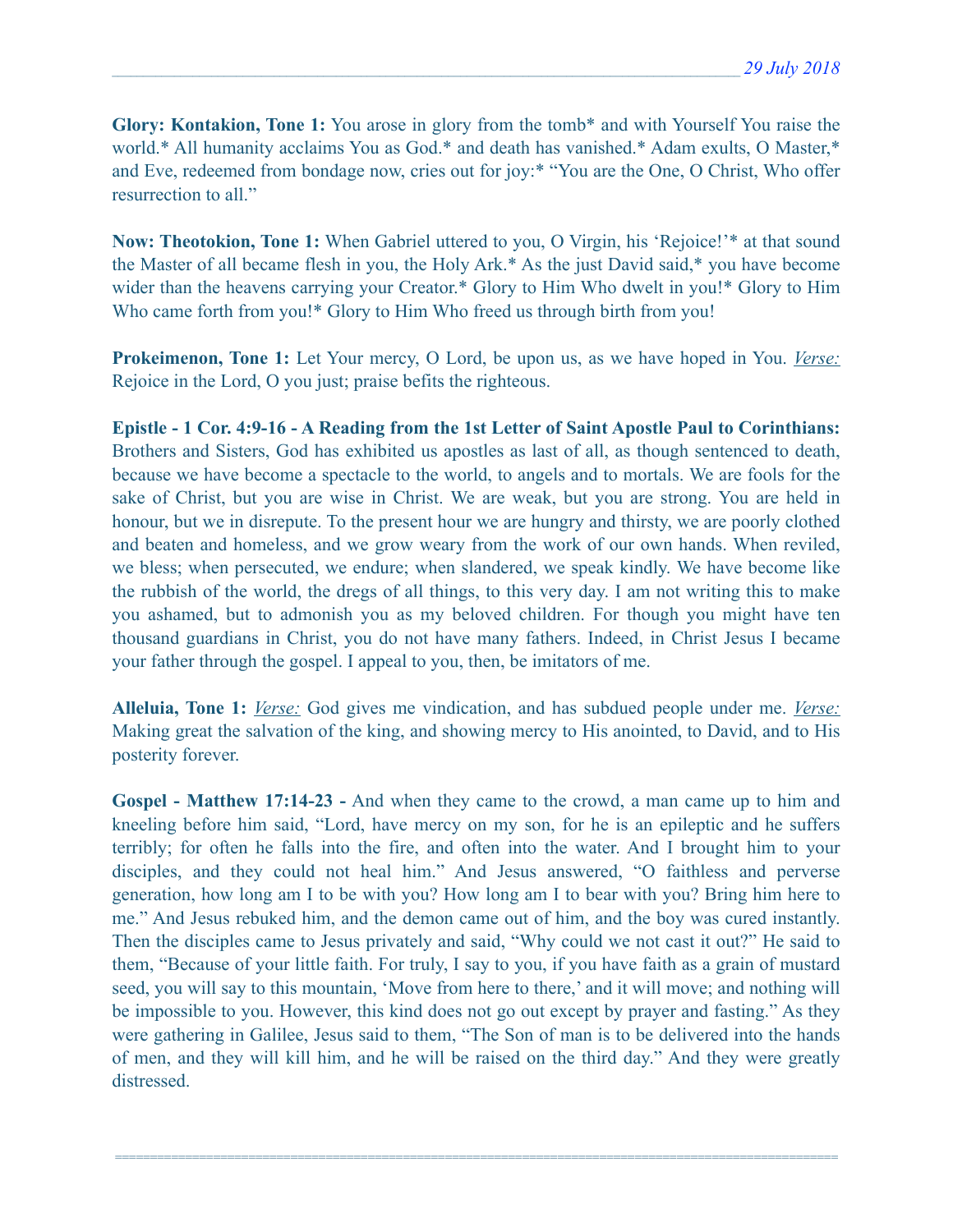**Communion Hymn:** Praise the Lord from the heavens;\* praise Him in the highest.\* Alleluia, alleluia,\* alleluia.

**Prayer After Holy Communion:** Having been made worthy to partake in a mystical way of Your immaculate Body and precious Blood, O Christ our God, I acclaim and bless, worship and glorify You, and proclaim the greatness of Your saving acts, now and for ever and ever. Amen. *(more Prayers After Holy Communion on pg. 324-326 in the Anthology book).* 

## $\left| \diamond \right| \diamond \left| \diamond \right|$

**Тропар, глас 1:** Хоч запечатали камінь юдеї\* і воїни стерегли пречисте тіло Твоє,\* воскрес Ти, Спасе, на третій день,\* даруючи життя світові.\* Тому сили небесні взивали до Тебе, Життєдавче \* Слава воскресінню Твоєму, Христе,\* слава Царству Твоєму,\* слава провидінню Твоєму,\* єдиний Чоловіколюбче!

**Слава: Кондак, глас 1:** Воскрес Ти у славі як Бог із гробу\* і світ із Собою воскресив;\* людське єство Тебе, як Бога, оспівує\* і смерть щезла.\*Адам же ликує, Владико,\* і Єва нині, з узів визволившись, радіє, взиваючи \* Ти, Христе, Той, Хто всім подає воскресіння.

**І нині: Богородичний, глас 1:** Коли Гавриїл звістив Тобі, Діво: Радуйся!\* то з цим голосом прийняв тіло Владика в Тобі, святім кивоті,\* як мовив праведний Давид,\* і Ти з'явилася просторішою небес, носивши Творця Свого.\* Слава Тому, що поселився в Тобі!\* Слава Тому, що вийшов із Тебе!\* Слава Тому, що визволив нас народженням Твоїм.

**Прокімен, глас 1:** Милість Твоя, Господи, хай буде над нами,\* бо ми надіялись на Тебе. *Стих:* Радуйтеся, праведні, в Господі, правим належить похвала.

**Апостол - 1 Кор. 4:9-16 - До Коринтян 1-e Послання Святого Апостола Павла Читання:** Браття і сестри, Бог поставив нас, апостолів, останніми, немов призначених на страту ми бо стали видовищем і світові, й ангелам, і людям. Ми нерозумні Христа ради, ви ж у Христі розумні; ми немічні, ви ж – міцні ви славні, ми ж без чести. До цього часу ми голодуємо і спраглі і нагі; нас б'ють, і ми скитаємось. Ми трудимося, працюючи власними руками; нас ображають, а ми благословляємо; нас гонять, а ми терпимо; нас ганьблять, а ми з любов'ю відзиваємося; ми мов те сміття світу стали, покидьки всіх аж досі. Не щоб осоромити вас я це пишу, але щоб як дітей моїх улюблених навести на розум. Бо хоч би ви мали тисячі учителів у Христі, та батьків не багато; бо я вас породив через Євангелію в Христі Ісусі. Отож благаю вас: Будьте моїми послідовниками.

**Алилуя, глас 1:** *Стих:* Бог богів, Господь мовив, і призвав землю від сходу сонця до заходу. *Стих:* Зберіть Йому преподобних Його, що заповідують завіт Його в жертвах.

**Єангеліє - Матея 17:14-23 -** І як вони до народу прийшли, то до Нього один чоловік приступив, і навколішки впав перед Ним, і сказав: Господи, змилуйсь над сином моїм, що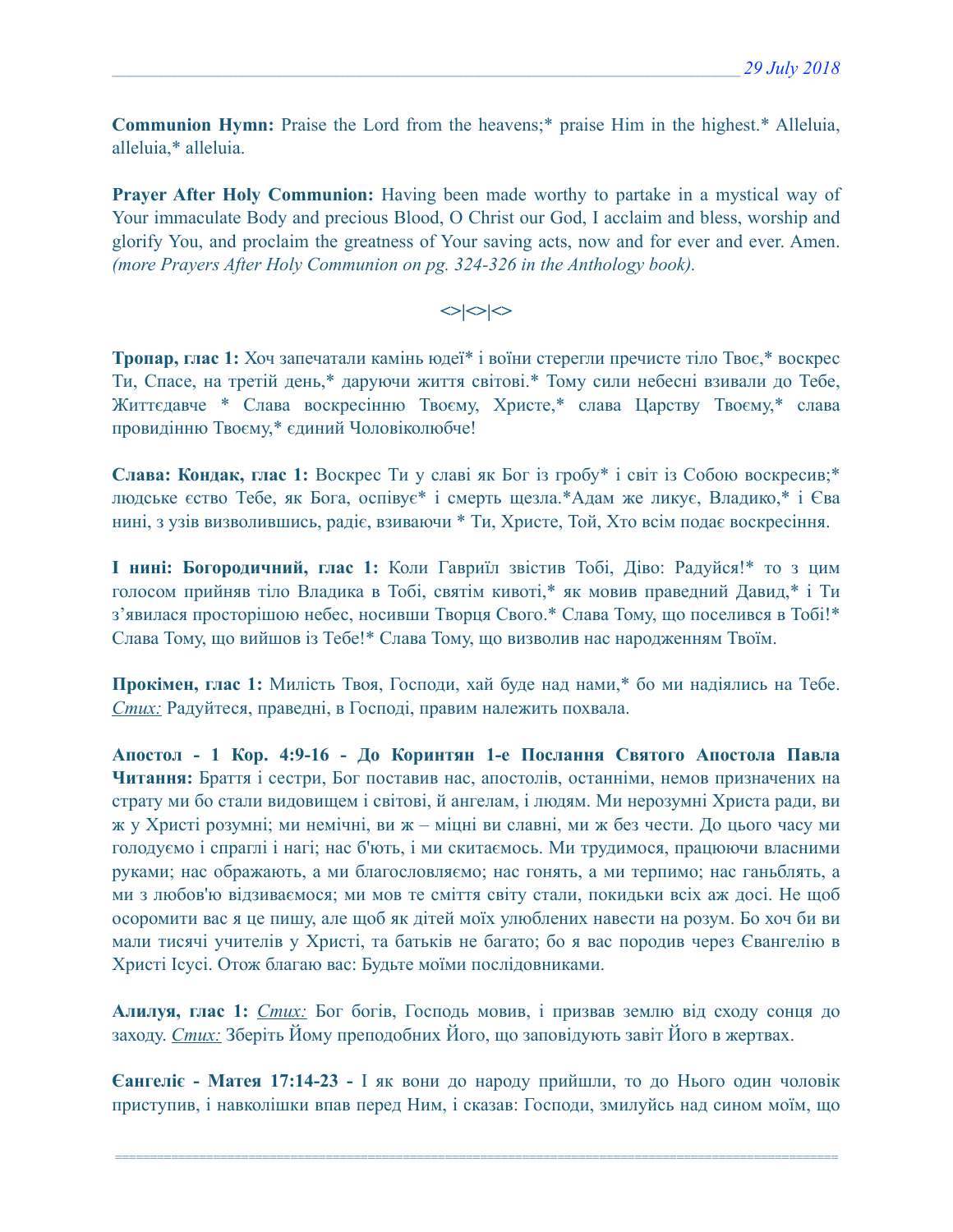біснується у новомісяччі, і мучиться тяжко, бо почасту падає він ув огонь, і почасту в воду. Я його був привів до учнів Твоїх, та вони не могли вздоровити його. А Ісус відповів і сказав: О роде невірний й розбещений, доки буду Я з вами? Доки вас Я терпітиму? Приведіть до Мене сюди його! Потому Ісус погрозив йому, і демон вийшов із нього. І видужав хлопець тієї години! Тоді підійшли учні насамоті до Ісуса й сказали: Чому ми не могли його вигнати? А Він їм відповів: Через ваше невірство. Бо поправді кажу вам: коли будете ви мати віру, хоч як зерно гірчичне, і горі оцій скажете: Перейди звідси туди, то й перейде вона, і нічого не матимете неможливого! Цей же рід не виходить інакше, як тільки молитвою й постом. Коли пробували вони в Галілеї, то сказав їм Ісус: Людський Син буде виданий людям до рук, і вони Його вб'ють, але третього дня Він воскресне. І тяжко вони зажурились.

**Причасний:** Хваліте Господа з небес,\* хваліте Його на висотах. Алилуя, алилуя, алилуя!

**Молитва По Святім Причастю:** Таїнственно удостоївшись бути причасником Твого пречистого тіла і чесної крови, Христе Боже, оспівую і благословлю, поклоняюся, і славлю, і величаю спасіння Твої, Господи, нині і повсякчас, і на віки вічні. Амінь. *(більше Молитов По Святім Причастю на ст. 80-87 в маленькій книжечці "Божественна Літургія")*.

# ANNOUNCEMENTS

- ✦**HAPPY 11th ANNIVERSARY OF EPISCOPAL ORDINATION** (July 24) to our Bishop Ken. All God's blessings for many more years to come. Eis Polla Eti Despota - На Многая Літа, Владико!
- ✦**HAPPY BIRTHDAY** to ANNA VYSHNEVSKA and all those who celebrated their birthdays this past week. May the Lord Our God continue to bless you abundantly and the Holy Mother of God protects you at all times. Многая Літа!
- ✦**PRAYER REQUEST:** Please keep in your prayers GORD HRYHORYSHEN, CORNELL BABIE and other members of our parish, our family and friends who are ailing, in hospitals, nursing homes and those who are not able to join actively in their community.
- ✦**ST. NICHOLAS BOOK STORE:** The Divine Liturgy An Anthology of Worship **\$25**; "Christ Our Pascha" Catechism of the Ukrainian Catholic Church/"Христос Наша Пасха" Катехизм Української Католицької Церкви - **\$25**; "Sing to Our God" hymn book - **\$15**; Молитовник "Прийдіте Поклонімся" - **\$10**.
- ✦**TRAVELING ICON:** Anyone interested in gracing their home with Christ The Teacher Icon can call Darlene DeMerchant at 250.727.3837.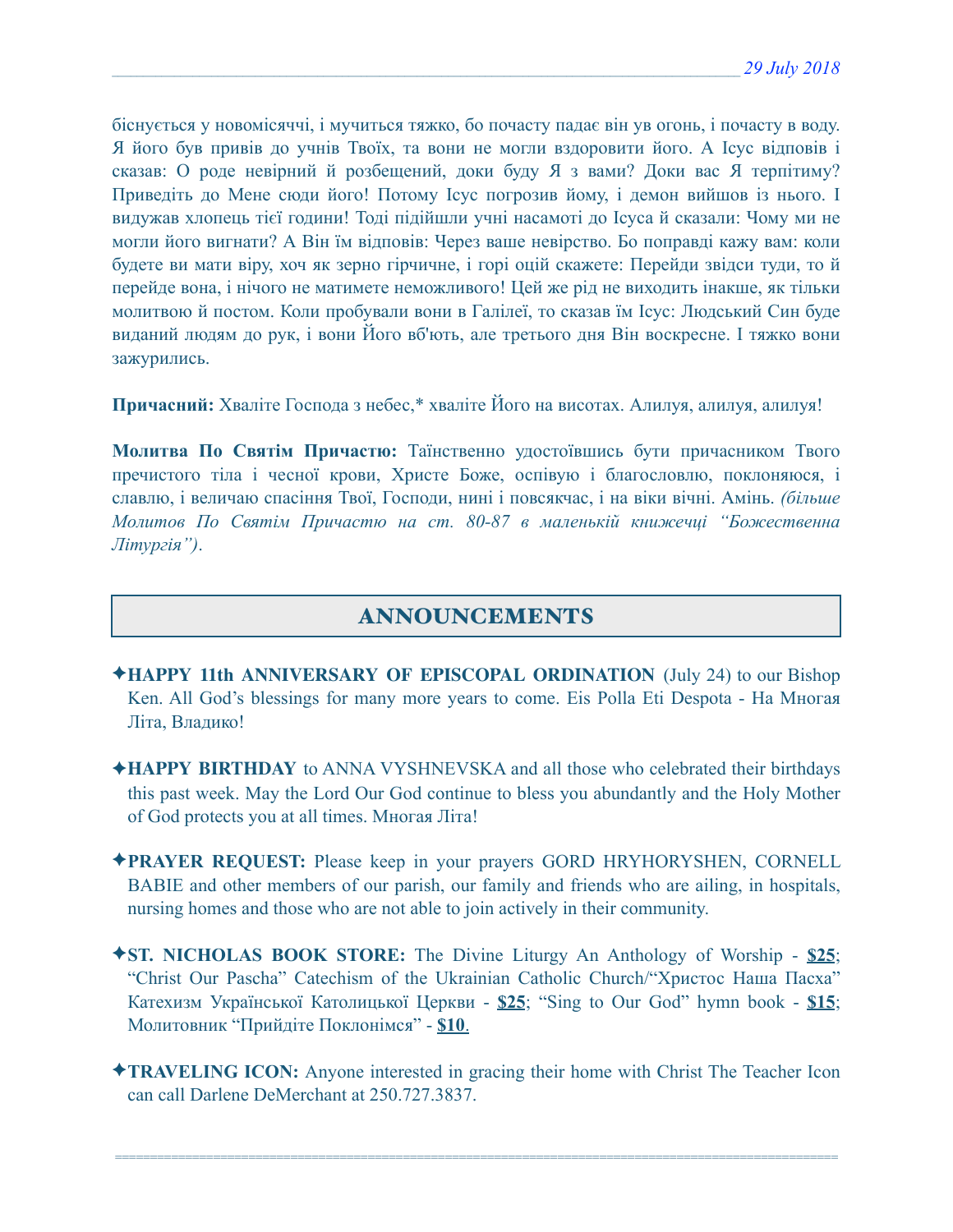- ✦**PARISH CALENDAR OF BIRTHDAYS & ANNIVERSARIES:** If you would like to be included in our Parish Calendar of Birthday and Anniversary celebrations, please put date in our calendar located at the church vestibule. Each week, we will list the names in our parish bulletin so we can celebrate these happy occasions together!
- ✦**JOIN OUR CHOIR:** Do you enjoy singing? Please consider joining our St Nicholas Parish Choir and remember that we ALWAYS looking for new members! Contact Motria Koropecky for details at 250.658.3051.
- ✦**CATECHISM ANNOUNCEMENT:** "*And they were bringing to Him also the infants, in order that He may be touching them; but after the disciples saw it, they rebuked them. But Jesus called them to Himself and said, Let alone the little children to come to Me, and cease hindering them; for of such is the kingdom of God*." We are happy to welcome all children to our St. Nicholas The Wonderworker catechism program. Weekly classes are scheduled Sunday morning during Divine Liturgy. We want your children to learn more about their Catholic faith, sacred scripture, feast days, and religious practices and customs of the Ukrainian Catholic church. If you have any questions, please do not hesitate to contact Marian Chalifoux at 250.507.1005.
- ✦**THRIFTY'S PRE-PAID FOOD CARDS** We all have to buy groceries. Why not have 6% of it returned back to the church at no extra charge! Cards are available in \$100, \$200, and \$500 denominations. Talk to Alec after today's liturgy to pre- order your cards. We need to sell A LOT of them! We encourage you to consider purchasing them for yourselves as gifts too.
- ✦**BE A STEWARD:** Have you ever wondered what more can you do to help our parish? Here are some suggestions: **Steward** of property security; **Steward** of grounds cleaning; **Steward** of cleaning church; **Steward** of church linen; **Steward** of outreach; **Steward** of caring; **Steward** of prayer; **Steward** of service. Quite often, our homebound or senior members, once active in their younger years, want to find purpose in their senior years. It's not only about doing but about "BEING" present to others. Contact Fr. Yuriy **OR** Darlene DeMerchant for more information. You will be amazed how "BEING" can make a difference.
- ✦**PARISH LIBRARY:** please visit our parish library and browse through the books on spirituality, church history, iconography, history of the Ukrainians in Canada, children's books and more… The library is located in the church vestibule. Please use a library book sign out form when borrowing a book.
- ✦**SUNDAY COFFEE VOLUNTEERS** act as hosts and serve light refreshments following the Sunday morning Divine Liturgy, providing an opportunity for the faithful to socialize with friends and visitors following their shared worship experience. We thank all of our parishioners who kind volunteer to serve refreshments. Whether you are new to the Parish, or are a longtime members, please join us for coffee. Please speak with Robert if you would like to volunteer.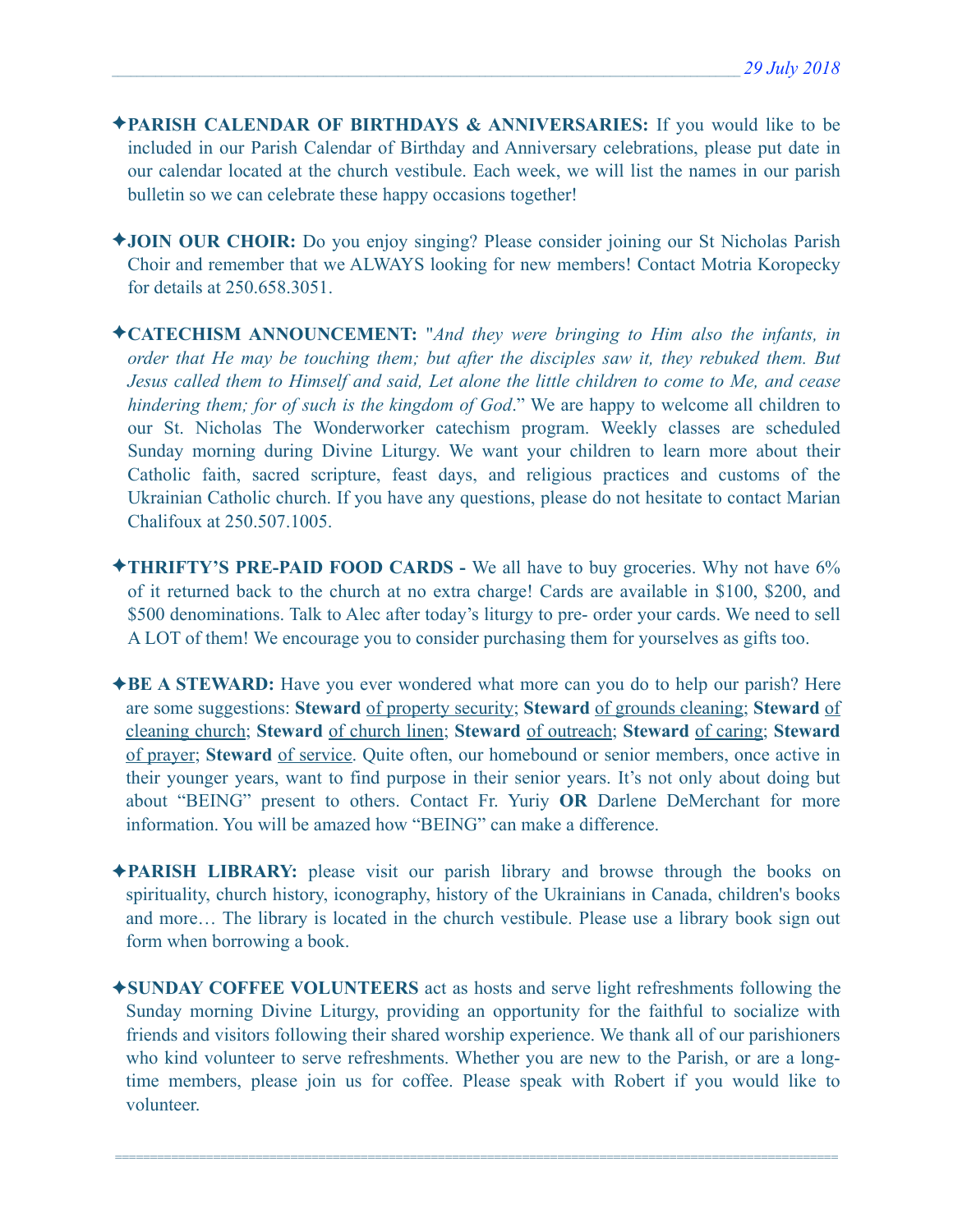- ✦**WE SHARE THE AIR:** Please keep it healthy and fragrant free. Someone in this area is scent-sitive. The chemicals used in scented products can make some people sick, especially those with fragrance sensitivities, asthma, allergies and other respiratory ailments. PLEASE DO NOT \*wear perfume, cologne, lotion, aftershave and other fragrances; \*USE unscented personal care products. Be Sensitive to Others. Thank you for your understanding. *St. Nicholas parish.*
- ✦**JULY 22, SUNDAY DONATIONS** Coffee: \$32.65; Vigil lights: \$22.00; Loose collection: \$50.00; Envelope collection: \$441.00; Pre-authorized donations July 16 to July 22: \$120.0 **Total: \$665.65**

## CAMP ST. VOLODYMYR - August 19-26, 2018

 If you are between the ages of 7-15 this is a summer must do! Camp St. Volodymyr is a great opportunity for campers to experience God through nature and the companionship of others. Campers will learn about the Ukrainian language and culture along with games, hikes, sports, arts and crafts, camp fires, water activities and much more!

 Come join us August 19-26, 2018 in celebrating our 34th year of offering camp to children in our Eparchy! Register today and use the promo code **July 2018** to get \$50 off your registration. Register online using Eventbrite. Search "Camp St. Volodymyr BC 2018."

For more information contact Jennifer Caldwell @ 604.220.0584 or [jennsawka@hotmail.com](mailto:jennsawka@hotmail.com).

### **WAYS TO SUPPORT OUR CAMP**

#### **DONATE Food**

 We are always happy to accept food donations of fresh fruits and vegetables, breakfast items; cereal, syrup, pancake mix, jam, Nutella, lunch items; chicken soup, Kraft dinner, cheese, drinks; juice boxes, powdered drinks, brownie/cake mixes, Jello, snack bars, cookies or treats. Gift certificates to Superstore and Costco are also welcomed.

#### **DONATE Monetarily**

 Each year the Eparchy sponsors several children to attend. You can help send a deserving child to camp through your donations. Donation can be made through the Eparchy or online at our Eventbrite page. Tax receipts can be issued for donations of \$25 or more.

=======================================================================================================

*[nweparchy.ca](http://nweparchy.ca)*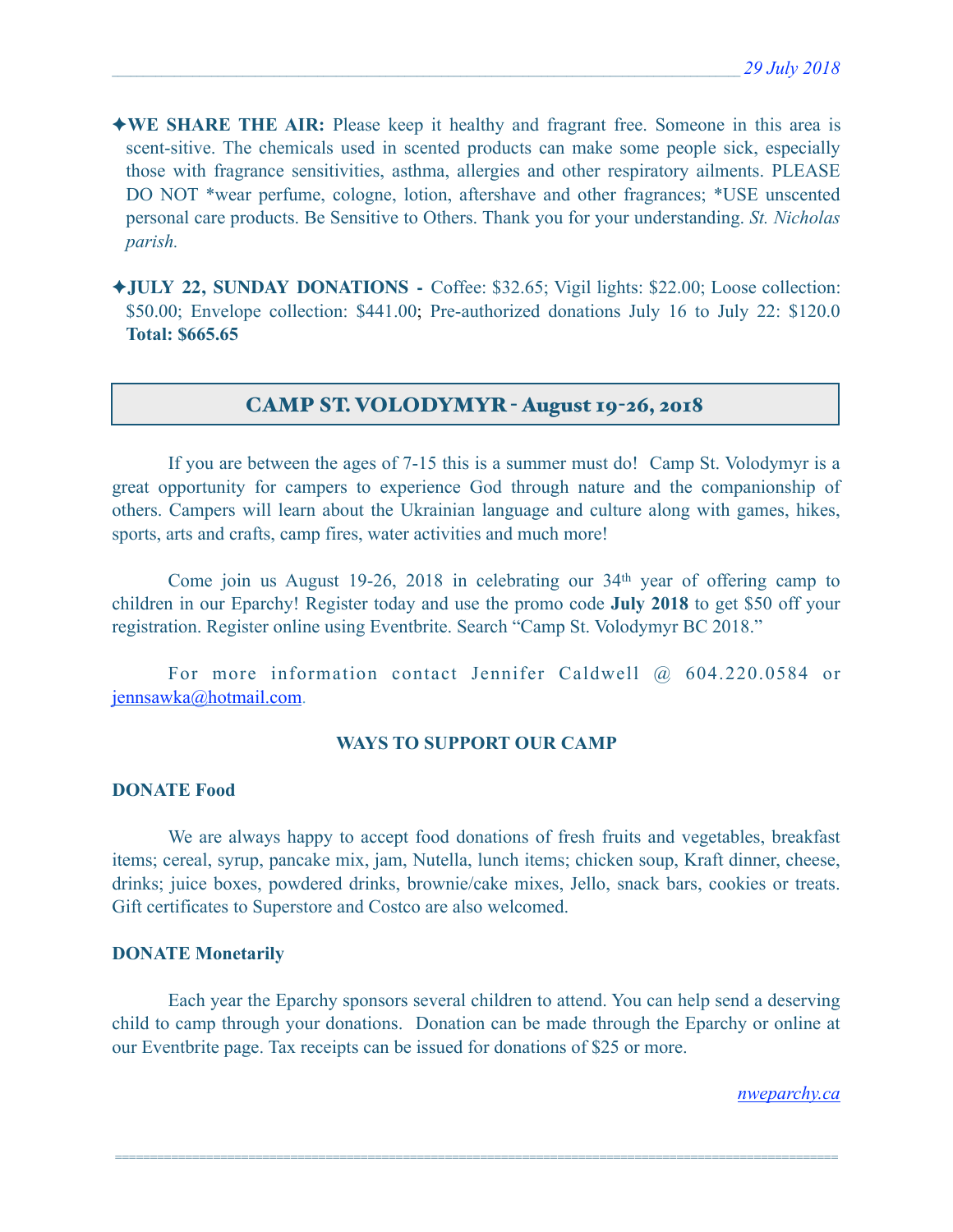#### READING THE CATECHISM *"CHRIST - OUR PASCHA"*



#### *2) The Heavenly and the Earthly*

 *#438* As two natures - the divine and the human - are united in Christ, so also in the Eucharist "the bread, which is produced from the earth, when it receives the invocation of God, is no longer common bread but the Eucharist, consisting of two realities, earthly and heavenly." John of Damascus explains the



union of the earthly and the heavenly in the Eucharist by the example of fiery coal:

[Burning] coal is not plain wood but wood united with fire; in like manner also the bread of the Communion is not plain bread but bread united with divinity. But a body which is united with divinity is not one nature, but has one nature belonging to the body and another belonging to the divinity that is united to it, so that the compound is not one nature but two.

 Christ offers his Body and Blood in a way accessible to human beings: "Since it is man's custom to eat [bread] and to drink water and wine he [Christ] connected his divinity with these and made them his Body and Blood in order that we may rise to what is supernatural through what is familiar and natural."

## HALY MARTYR CALLINICUS

 The Holy Martyr Callinicus, a native of Cilicia, was raised from childhood in the Christian Faith. Grieving that many misguided people would perish for eternity because they worshiped idols, he went through the cities and villages to proclaim Jesus Christ and His teachings to the pagans, and with the Word of God he converted many to Christianity.

In the Galatian city of Ancyra the holy confessor was arrested and brought to trial before a governor named Sacerdonus, a fierce persecutor of Christians. The governor, threatening tortures and death, ordered the saint to offer sacrifice to the idols. The saint fearlessly declared that he was not afraid of martyrdom, since every believer in Christ receives from Him strength in ordeals, and through death inherits an eternal blessed life.

They cruelly beat the saint with ox thongs and tore at his body with iron hooks, but he endured everything with patience and calm. This aroused still greater fury in Sacerdonus, and he ordered that sandals with sharp nails be placed on the saint's feet, and that they should drive the martyr with whips to the city of Gangra to be burned.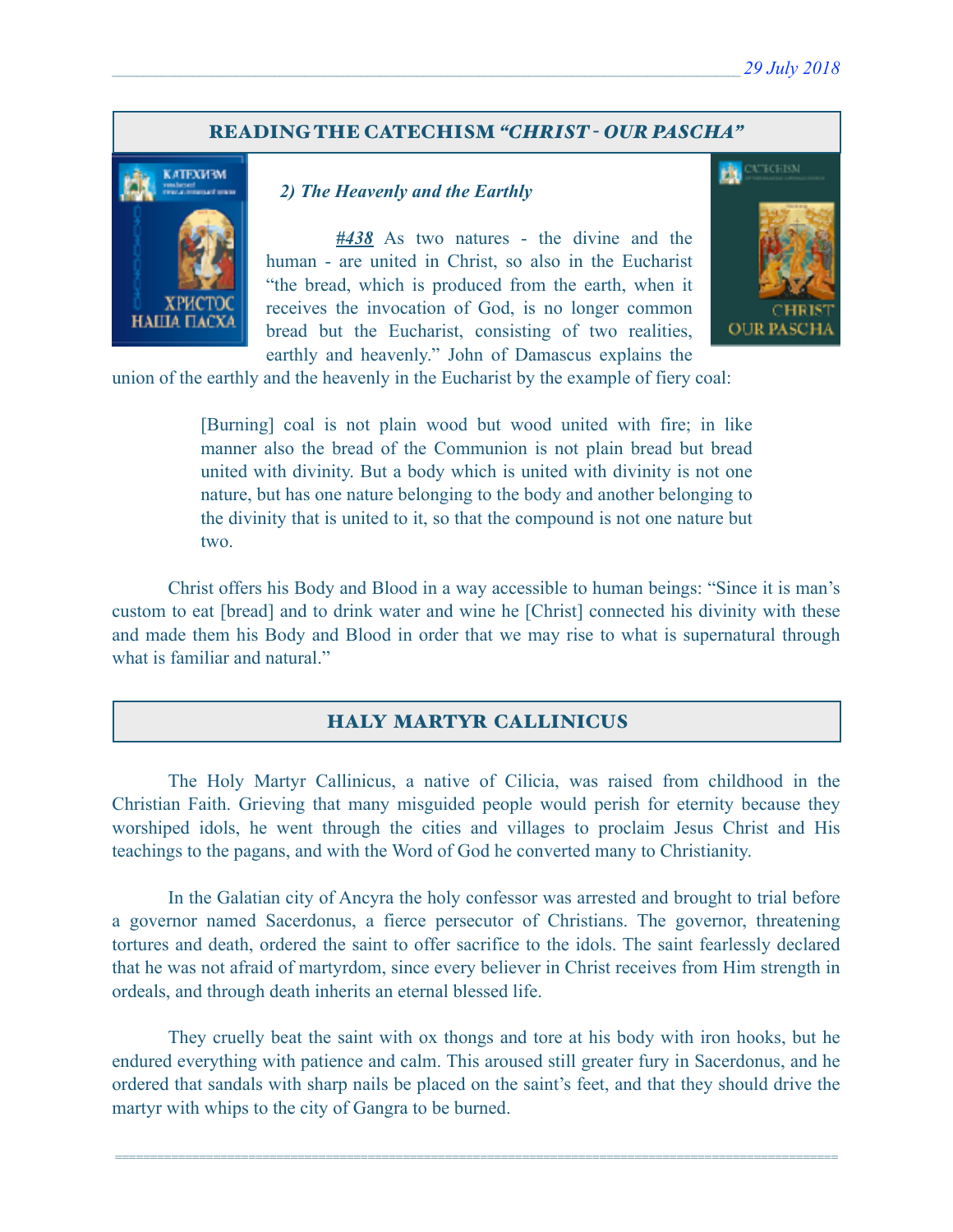The pathway was arduous, and the soldiers who accompanied the condemned man were weak from thirst. In despair they began to implore the saint to pray the Lord for water. The saint, taking pity on his tormentors, with the help of God caused a miraculous spring of water to gush forth from a stone. The astonished soldiers were filled with sympathy for their rescuer, and they wanted even to set him free. Fear of execution, however, compelled them to bring the martyr farther. In Gangra, Saint Callinicus joyfully offered thanks to the Lord, Who had vouchsafed him the crown of martyrdom. He went into the blazing fire and gave up his soul to God. His body, remaining unharmed, was reverently buried by believers.

#### **NEWS**

# In wildly diferent ways, Francis and Trump share a problem with Putin

 U.S. President Donald Trump spent most of the past week desperately trying to spin his controversial summit with Vladimir Putin as a breakthrough, despite widespread impressions of near-total capitulation on the question of Russian interference in the 2016 election.

 "The Summit with Russia was a great success, except with the real enemy of the people, the Fake News Media," the president insisted in a typically bristling tweet on Thursday.

 As Trump struggles to cast his odd-couple bond with Putin in a positive light, it's worth recalling he's not the only major world leader with a perceived "Russia problem." Pope Francis has one too, and although the pontiff embodies a wildly different outlook and agenda from the U.S. leader, we may be on the brink of a major turning point in his ties to Russia as well.

 From the beginning of his papacy in July 2013, Francis's tenure seemed full of promise on the ecumenical front, including with Russia. Finally, the Catholic Church had a leader from the developing world who didn't carry the baggage of centuries of rivalries between East and West in Europe, and, more recently, Cold War tensions between the former Soviet sphere and the Atlantic alliance.

 The new pontiff also brought a view of the world that allows him to operate outside the usual diplomatic and geopolitical frameworks, reflected early on in synchronicity between Moscow and Rome on Syria. Putin credited Francis in late 2013 with helping to head off an anti-Assad Western offensive in Syria, and in general the Vatican shares Moscow's diagnosis that trying to dislodge the Syrian leader would be a mistake.

 Moreover, Putin and his Orthodox allies were edified in 2014 when Francis and his Vatican team didn't come down harder on Russia for its incursion into Eastern Ukraine. At one stage Francis even outraged his own Greek Catholic Church in Ukraine, the largest and most influential of the Eastern churches in communion with Rome, by describing the conflict in the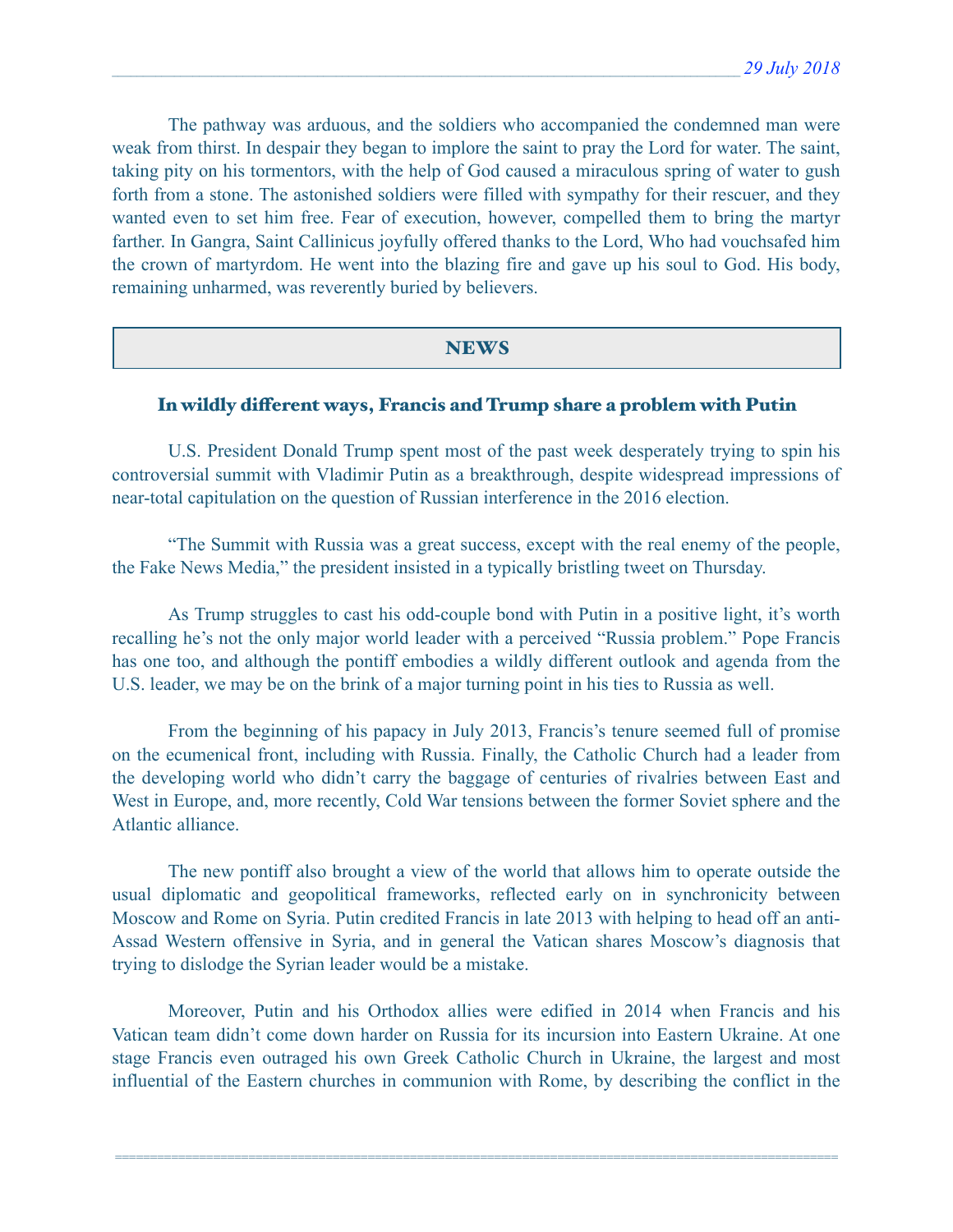country as "fratricidal" - suggesting it's largely internal, rather than the result of Russian aggression.

 That thaw between Moscow and Rome culminated in a first-ever summit between Francis and Patriarch Kirill of Moscow in Havana, Cuba, in February 2016, while the pontiff was on his way to Mexico. The joint declaration the two men released afterwards further inflamed Greek Catholic sentiment by referring to them as "uniates," a disparaging term long since abandoned in most official ecumenical discourse.

 The joint declaration also pointedly avoided any criticism of Russian policy in Ukraine, or any mention of the suffering of Ukrainian Catholics during the Soviet era.

 All of this has brought backlash against the pope. Critics charge him and the Vatican with excessive "ecumenical correctness," insisting that he should be more outspoken on Ukraine, and that he should challenge the Russian Orthodox to drop their hostility to the Greek Catholics and the Eastern churches generally.

 Basically, those Catholics think the Russians always want ecumenical dialogue to be on their terms, and they'd like to see the pope remind them who the real 800-pound gorilla of Christianity is.

 One might suspect that the Vatican's kid-gloves treatment is related to protecting the interests of Catholics inside Russia itself, but that's not generally their impression.

 "Since our own Church is small and weak by itself, we should be pleased if these contacts with the Holy See have helped achieve a few small steps, if nothing more," said Monsignor Igor Kovalevsky, secretary-general of Russia's Catholic bishops' conference, in an interview in May with the National Catholic Reporter.

 "But they all seem to be happening over our heads without much reference to local conditions," Kovalevsky said, suggesting that whatever the Vatican is after in its détente with Moscow, fostering the growth and strength of the local Church doesn't appear to be high on the to-do list.

 All this may be coming to a head soon if, as expected, the Ecumenical Patriarchate of Constantinople, the traditional "first among equals" in the Orthodox world, recognizes the "autocephaly," or independence, of the branch of the Orthodox church in Ukraine that's not currently part of the Russian Orthodox Church.

 Leaders of the independent Ukrainian church had hoped the decree, formally known as a tomos, would be issued before July 28, when the 1,030th anniversary of the Baptism of Kievan Rus' will be celebrated. It now appears the earliest it may come is August, when the synod of the Ecumenical Patriarchate next meets.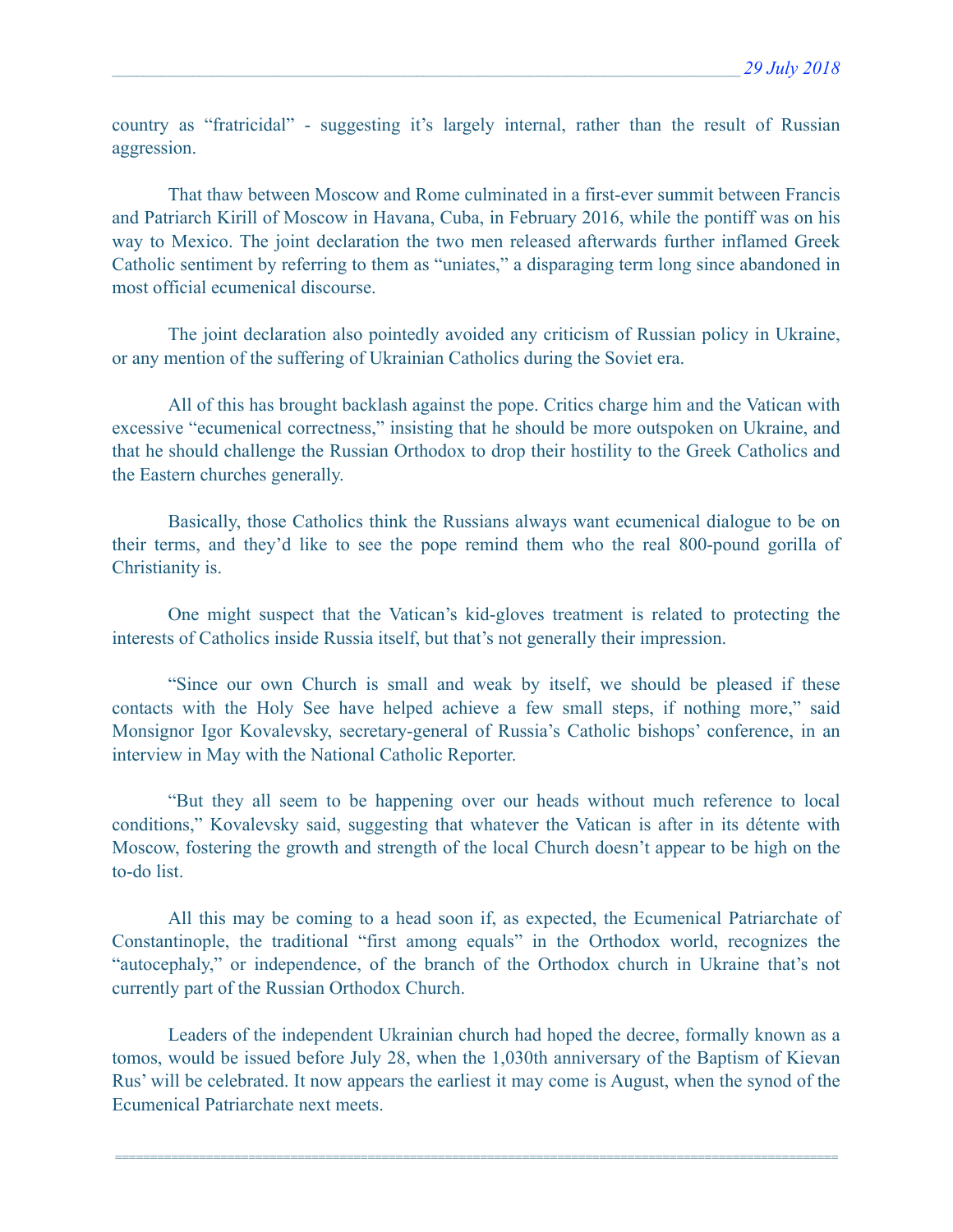Ukrainian Orthodox are expressing confidence in the eventual outcome, especially after the bid for autocephaly was backed by the country's President, Petro Poroshenko, and the national parliament in April.

 Though the Greek Catholic Church officially takes no position on internal Orthodox matters, it's an open secret that most Ukrainian Catholics back the autocephaly drive, seeing it as an important step towards a truly independent Ukraine not forever taking its cues from Moscow. On a practical level, members of the Greek Catholic and Ukrainian Orthodox churches collaborate deeply on a wide variety of fronts and have long-standing theological dialogues.

 The Russian Orthodox, however, have warned of a "schism" on the order of 1056 should Constantinople pull the trigger, and the scene appears set for a major showdown in the Orthodox world.

 Back in May, in an audience with visiting Russian clergy led by Metropolitan Hilarion of Moscow, Francis made some comments interpreted in official Russian outlets as friendly to their position.

 "The Catholic Church, the Catholic Churches should not interfere in the internal affairs of the Russian Orthodox Church, not even in political matters," Francis said in that session. "This is my position and the position of the Holy See today. Those who meddle do not obey the Holy See."

 The question going forward may be how far Francis and the Vatican are prepared to go to placate Russian sensitivities, assuming the decree does happen.

 For instance, when the Vatican is organizing ecumenical summits in the future, will they omit the autocephalous Ukrainian Orthodox Church from the guest list, in order to secure Russian participation?

 Earlier this year, there were rumors about a second summit between Francis and Kirill possibly when the pope traveled to Bari in Italy on July 7, or later, when he travels to the Baltics in September.

 Would the Vatican be prepared to distance itself from Moscow's Ukrainian rivals - and, thus, the sentiments of most of their own flock on the ground - in order to make that happen?

 Granted, there's a great deal at stake. The Russian Orthodox represent somewhere between half and two-thirds of all Orthodox believers in the world, depending on how you count, and there's no serious ecumenical endgame in which they're not involved.

 Moreover, Russia is a major world power, and if the Vatican wants to act as a voice of conscience on the global stage, engagement with Putin and his team is the only realistic option.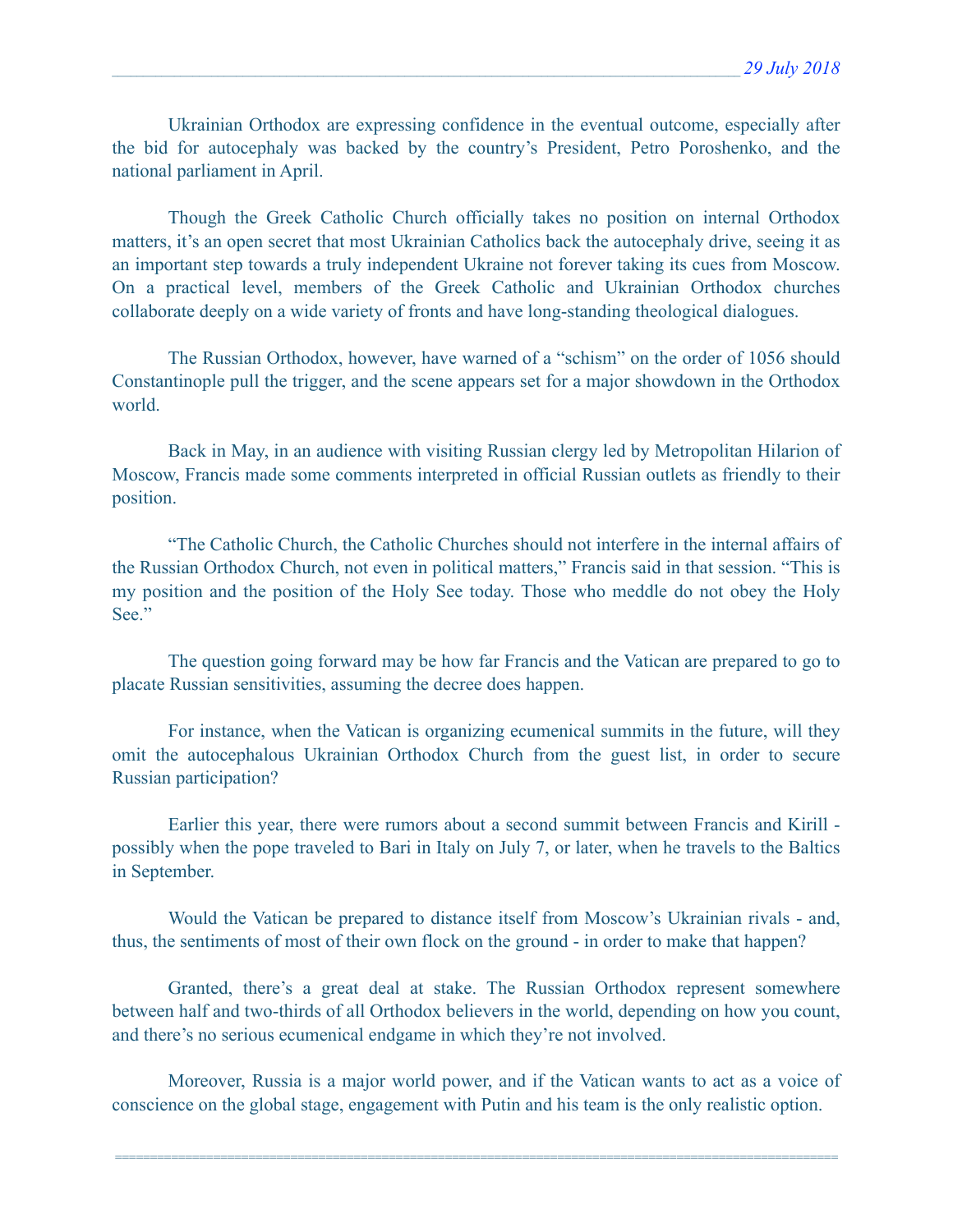Yet as with Trump, albeit in a very different key, the question that appears destined to plague Francis going forward is how much is too much - when flexibility and pragmatism, in other words, turn into craven placation.

 So far, the verdict would appear to be that for both men, the answer remains a work in progress.

*[cruxnow.com](http://cruxnow.com)*

### CATHEDRAL 'BUILT ON PEROGIES' EMBRACES ITS HERITAGE



A small Byzantine community in New Westminster is embracing its culture after decades of masking itself as just another Roman Catholic church.

 "Our Byzantine rite was not appreciated as much, so we were trying to look more like Roman Catholics – 'Let's just have two little icons, maybe one big icon, and that would be it. A crucifix, and we'll be like our Roman Catholic brothers' – without treasuring what we are meant to be and what we can be, if only we try," said Father Mikhailo Ozorovych.

 "Now, there is a great revival of Eastern Christianity and Byzantine rite, so we try to be as authentic as possible. We are Catholics, but we have our art, our theology, and our beauty to show to the world."

 That's why Holy Eucharist Cathedral embarked on a project to write five major icons, laden with gold and rich in symbolism, inside its large dome.

#### **Reclaiming a culture**

 Father Ozorovych flew Ukrainian iconographers Serhii Kolodka, Dmytro Vasylkiv, and Oleksii Cherednichenko to B.C. to write the masterpieces from June 5 to 23.

 All masters of their craft, these artists have founded iconography guilds and written icons for many Ukrainian churches. Cherednichenko, an artist since the age of 10, has decorated 20 churches and his largest project covered 2,500 square metres, including a 27-metre-high dome.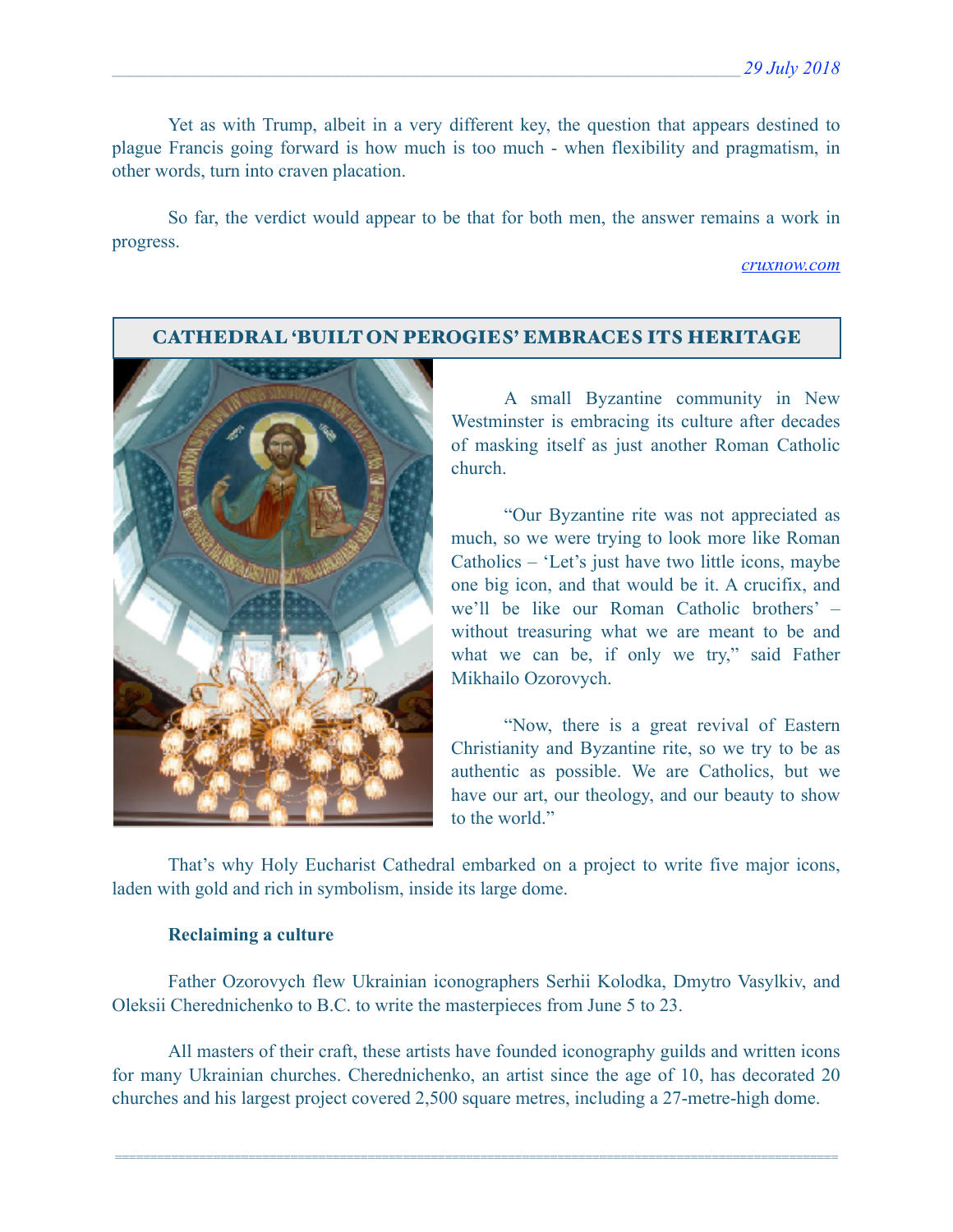

 Architecture and iconography are essential to Byzantine worship, said Father Ozorovych. Typically, icons cover the walls from top to bottom in Catholic churches in Ukraine. If there is anything on the ceiling, it's an icon of Jesus Christ the Pantocrator (Ruler of All).

 Holy Eucharist Cathedral is far from coating its walls with icons, but it took a big step with this master project: Christ the Pantocrator, surrounded by the four evangelists.

 Kolodka, Vasylkiv, and Cherednichenko spent 18 days at the cathedral, at times painting upside-down like Michelangelo, until they covered its dome and ceiling with brilliant images and patterns. Like the rest of the cathedral, the dome is

embellished with gold.

 Vasylkiv, a specialist in iconography using egg tempera on wood, considered it a "great honour and privilege" to "contribute to the growth and development of our church in Canada."

 The artists took turns using real gold leaf, artificial gold leaf, and gold-coloured acrylic paint. It's a departure from iconography tradition, but not done to keep costs down, said Father Ozorovych.

 "Gold is that feel of heaven, of richness and beauty, of heavenly realms present in church," but real gold only sparkles in the sunshine, said Father Ozorovych.

 On dark and rainy days, gold appears dark and almost black, so the artists also used artificial gold (which requires less light to sparkle) and acrylic gold paint (which always stays the same colour). That way, no matter the weather, some part of the work will always reflect the divine.

 The artists incorporated English and Ukrainian letters in their work, reflecting the common languages of those who worship there.

 Surrounding the large icon of Christ the Pantocrator are small patterns, painted in red or shades of blue, that mimic Ukrainian embroidery, adding "a little bit of ethnicity."

=======================================================================================================

### **Built on perogies**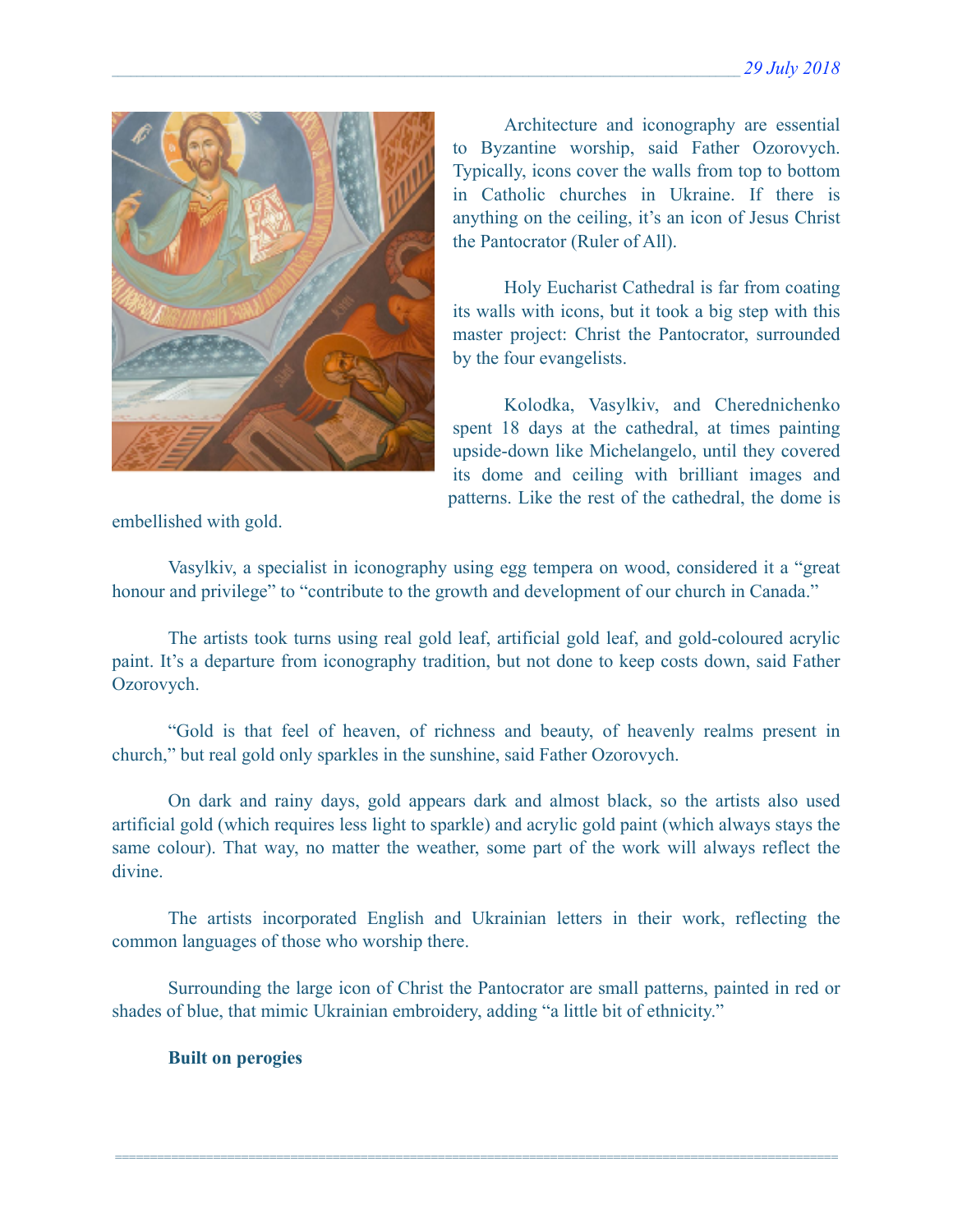

running costs of the parish," the priest said.

 Father Ozorovych launched the project after longtime parishioner Wally Komaryk (famous for his culinary pursuits, especially in support of the community's perogy suppers and bake sales), died of cancer last year and left behind a significant donation to the church.

 "The parish council and I talked about it, and though we need money, we decided we would not put it in the

 In honour of Komaryk, and in preparation for the cathedral's 50th anniversary in 2019, they decided to use the funds to embark on the church's biggest art project yet.

 Father Ozorovych said the entire process has been sprinkled with a series of fortunate events he believes shows the work is God's will.

 One "miracle" was acquiring scaffolding, he said. Father Ozorovych had contacted a local construction company and they came the next day to see the site and come up with a quote. Before workers scoped out the area, they spied a poster about a perogy sale and, to the priest's surprise, said they'd lower the cost of scaffolding in exchange for perogies.

 Father Ozorovych gratefully agreed but was later dismayed when he received the discounted quote and found it was still three times over their budget.

 He contacted the company again: "You're already doing us a favour, but is there another way you could bring down the cost?" He found some able-bodied parishioners to provide some volunteer labour, and the company cut the quote in half, down to about \$2,200.

 "For this little parish, only 80 families, it is a lot of money, but it was provided by God in different ways," he said.

 "There is a saying that most Ukrainian churches in Canada were built on perogies." The icon of Jesus Christ the Pantocrator between bars of scaffolding is seen during work on the dome.

 Father Ozorovych listed other "miracles" that worked in their favour, such as obtaining visas for the master iconographers, and unseasonably cool June weather that made it bearable for them to work in the cathedral's otherwise hot, window-filled dome.